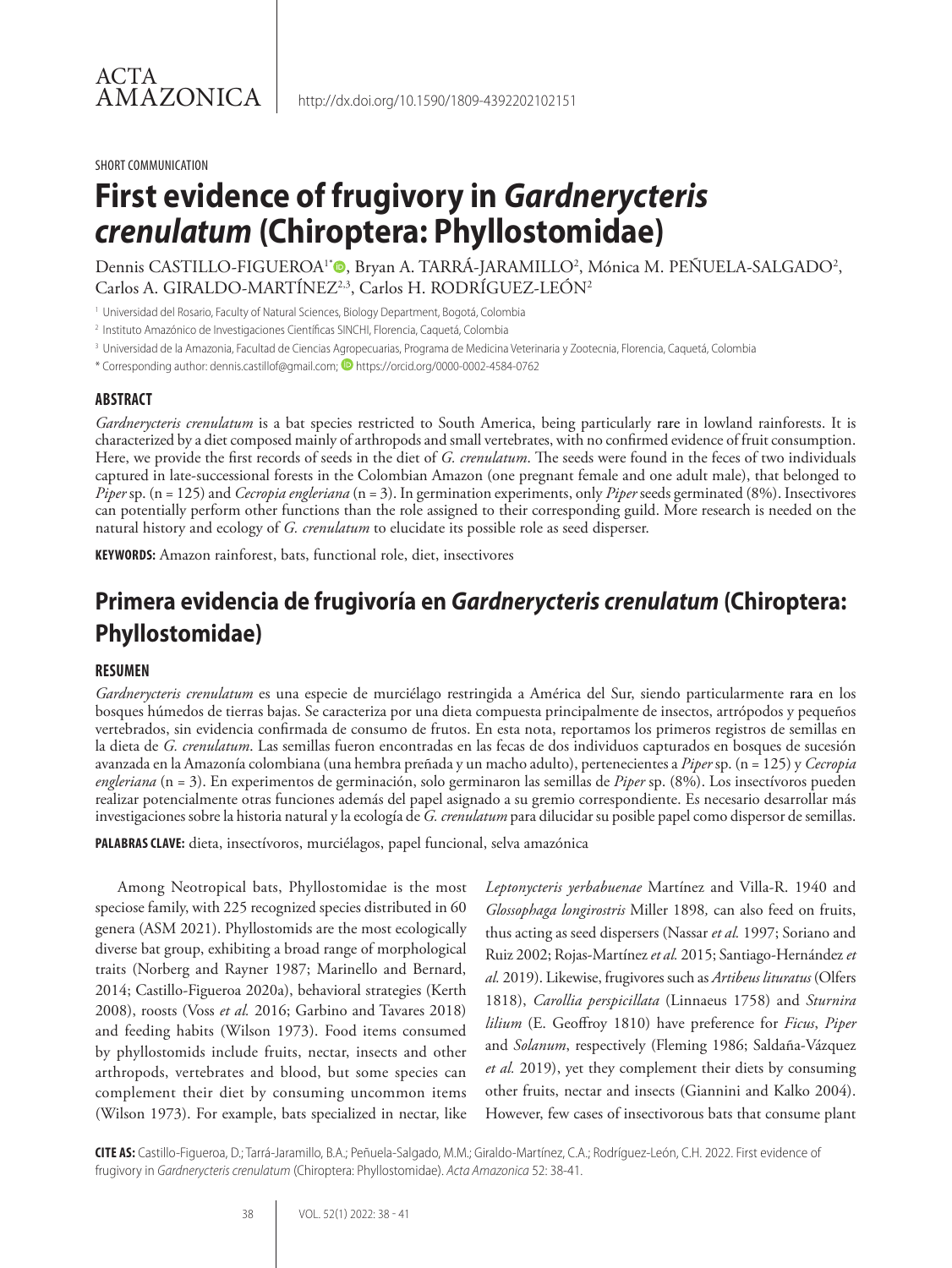items have been reported (Aranguren *et al*. 2011; Felix *et al.* 2013; Novaes *et al.* 2015).

*Gardnerycteris (Mimon) crenulatum* (Geoffroy St.-Hilaire, 1803) (Phyllostomidae) is an endemic species of South America ranging from southern Brazil and northern Bolivia to southern Panamá (Koopman 1978; Williams and Genoways 2008). It mainly inhabits lowland rainforests below 900 m (Tirira 2017), using tree cavities as diurnal refuges (Voss *et al.* 2016), showing a strong roost fidelity (Bernard and Fenton 2003), and is frequently found near water, including ponds, waterholes and rivers (Mello and Pol 2006). It has been classified as a gleaning insectivore, consuming mainly insects and spiders in the understory (Pedro *et al.* 1994; Giannini and Kalko 2005; Mello and Pol 2006; Hurtado *et al.* 2015; Tirira 2017), but it can also feed on small vertebrates, nectar and pollen (Pedro *et al.* 1994; Mello and Pol 2006). *Gardnerycteris crenulatum* forms small groups (Emmons and Feer 1999) and, despite showing no sexual size dimorphism, the leaf-nose is wider in females, with larger spears that improve the ability of echolocation of prey, to satisfy the energetic demands of nursing and pup feeding (Hurtado *et al.* 2015). The species is rare in bat assemblages (Mello and Pol 2006; Solari 2019) and many aspects of its trophic ecology remain poorly known, such as complementary food items to its largely insectivorous diet and its potential role as seed disperser or seed predator.

During a bat survey in the Colombian Amazon, small seeds were collected from fecal samples of two individuals of *G. crenulatum* and germination experiments were performed to test the viability of the seeds. Here, we report the first confirmed evidence of fruit consumption by *G. crenulatum*, and its potential role as a seed disperser.

Fieldwork was carried out in forest fragments in different successional stages (0 to over 40 years) in the municipality of San Jose del Fragua (Caquetá, Colombia) during October and November 2018. The study region is part of the Colombian Andean-Amazonian transition characterized by two physiographic units (*Montaña* and *Lomerío*)*,* with monomodal rainfall (June to August) and mean atmospheric temperature from 24 to 27 °C (Murcia-García *et al.* 2014). Field procedures followed the guidelines approved by the American Society of Mammalogists (Sikes *et al.* 2016) and the Colombian legislation for animal protection (*Estatuto Nacional para la Protección de los Animales* (Law 84/1989) under a license provided by *Comité de Ética, Bioética y Bienestar Animal* (CEBBA) from Universidad de La Amazonia (FCA-169/19). We captured bats with mist-nets placed in the understory (0-3 m above ground). Mist-nets were opened from 18:00 to 00:00. To assess the diet of the bats, we collected feces of captured individuals, which were kept in cotton bags for 30 min. Fecal samples were stored in individually labeled Eppendorf tubes. In the laboratory, we processed the fecal samples to separate food items. Identified seeds were classified into morphospecies.

For the germination experiments, seeds were kept in Petri dishes on absorbent paper that was humidified with distilled water every second day for up to 60 days. A germination chamber with constant light was used when possible, or the seeds were placed close to a window thus receiving indirect natural light under ambient temperature (25 to 28 °C). A fungicide (Vitavax) was employed to prevent fungal growth.

We found seeds in feces of two individuals of *G. crenulatum* captured in late-successional forests of > 40 years*.* The first was an adult female with an advanced pregnancy, captured on 29 October 2018 in *Montaña* (1º19'19.10"N, 76º0'17.40"W). Its feces contained 125 seeds of *Piper* sp., each measuring 1 mm (Figure 1a). The second was an adult male captured on 24 November 2018 in *Lomerio* (1º11'38.4"N, 75º58'19.7"W). Its feces contained three seeds of *Cecropia engleriana* Snethl. measuring 2.5 mm each (Figure 1b). None of the three *C. engleriana* seeds germinated, while 10 (8%) of the *Piper* sp. seeds germinated (five seeds at 20 days and five at 40 days after sowing).



**Figure 1.** Individuals of *Gardnerycteris crenulatum* captured in an Amazon rainforest in Colombia and the seeds found in their fecal samples. A – Pregnant female and seeds of *Piper* sp.; B – adult male and seeds of *Cecropia engleriana*. Scale bars = 1 mm. This figure is in color in the electronic version.

The unexpected presence of seeds in the two fecal samples is the first evidence of fruit consumption by an insectivorous species of *Gardnerycteris*. There is no doubt that the seeds were in these fecal samples, as the bats were kept individually inside the bags, and the bags were cleaned after each bat captured, following Novaes *et al*. (2015). As *G. crenulatum* is a gleaning insectivore, the accidental consumption of fruits seems unlikely.

There is increasing evidence that bats can perform multiple functions other than the role assigned to their guild (Aranguren *et al.* 2011; Frick *et al.* 2013; Novaes *et al.* 2015; Castillo-Figueroa 2020b). This is especially surprising in species with highly specialized diets, as is the case of insectivores that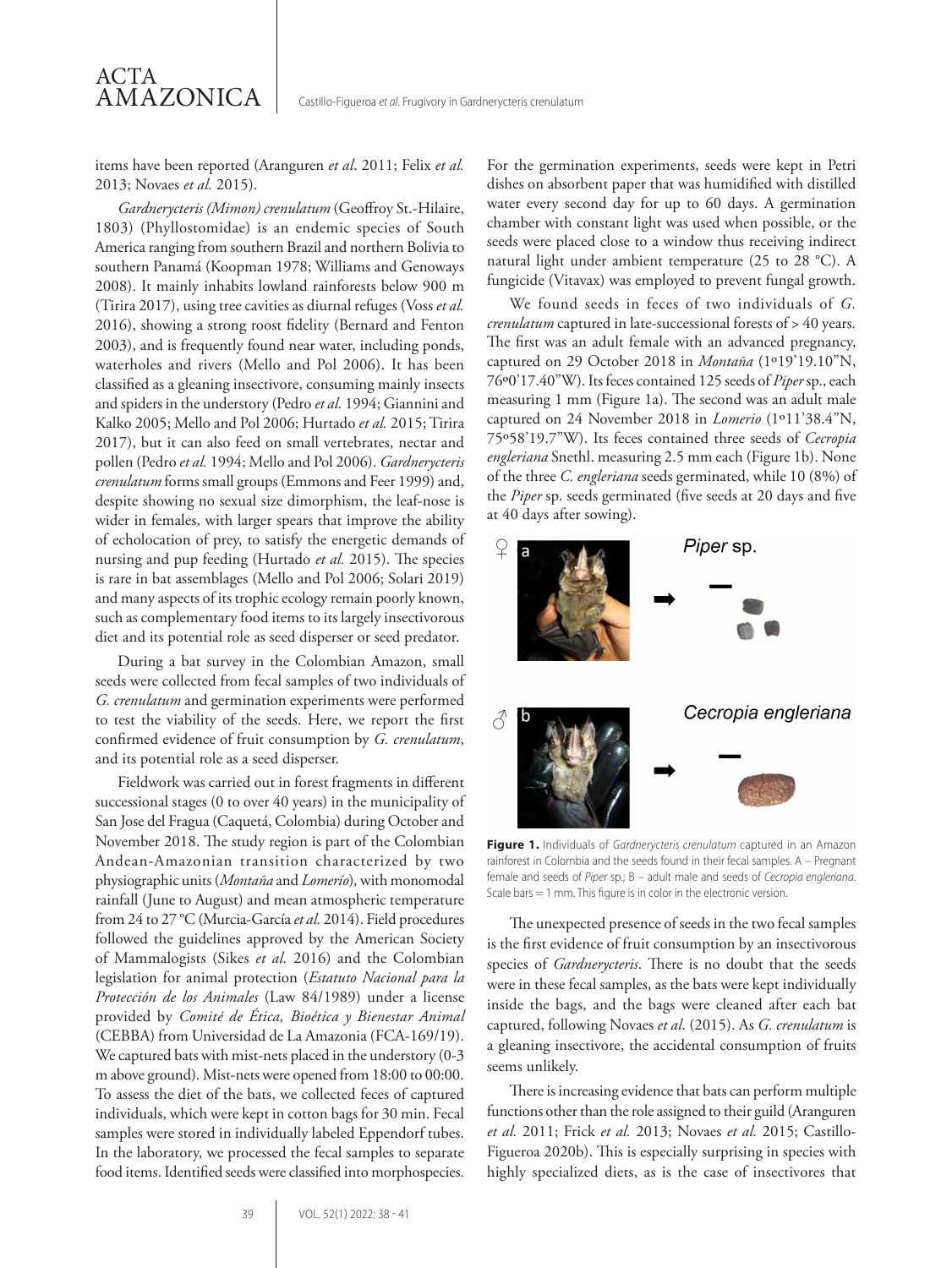present particular morphological, physiological and behavioral adaptations to consume animal food items. Nonetheless, some studies have demonstrated that insectivorous bats can supplement their diet with plant resources, which provide high amounts of water and sugars (Felix *et al.* 2013) and are associated with other potential functions such as pollination (Frick *et al.* 2013) and seed dispersal (Novaes *et al.* 2015). The effective performance in these functions depends on the environmental conditions and seasonality of primary trophic resources consumed, as has been previously suggested for other species (Aranguren *et al.* 2011; Felix *et al.* 2013).

 Despite the low germination rate (only 8% of one of two types of seed) of seeds consumed by *G. crenulatum* in comparison with other insectivores that include fruits in their diet, such as *Myotis nigricans* (Schinz 1821) (40%) (Novaes *et al.* 2015), the seeds did not seem macroscopically damaged after gut passage, maintaining their morphological integrity. This suggests that *G. crenulatum* can consume fruit and ingest seeds without causing any apparent damage to them, but the low germination rate suggests a limited role as an effective seed disperser. Considering that *G. crenulatum* is not common in bat assemblages (we captured only six individuals among 1167 captured bats = 0.51%), the potential consumption of other plant species by this bat depends on higher sampling effort. Further dietary studies will allow a better understanding of the trophic niche and the natural history of this species. The complementation of seed dispersal by dominant frugivorous bats may be a secondary ecological role of insectivorous bats.

## **ACKNOWLEDGMENTS**

We are thankful to the *Instituto Amazónico de Investigaciones Científicas* -*SINCHI*- *Sede Florencia* (Caquetá, Colombia) for the economic and logistical support in the project *"Restauración de áreas disturbadas por implementación de sistemas productivos agropecuarios en el departamento del Caquetá, convenio 060/2013"* (Gobernación del Caquetá/ Instituto SINCHI). We are also grateful to the owners of the farms who allowed us to carry out the samplings, for their kindness and hospitality. Finally, we want to thank the two reviewers and the editor for the suggestions and comments that improved the paper.

### **REFERENCES**

- Aranguren, C.I.; González-Carcacía, J.A.; Martínez, H.; Nassar, J.M. 2011. *Noctilio albiventris* (Noctilionidae), a potential seed disperser in disturbed tropical dry forest habitats. *Acta Chiropterologica,* 13: 189-194.
- ASM. 2021. Mammal Diversity Database, Version 1.6. American Society of Mammalogists. (https://www.mammaldiversity.org/ taxa.html). Accessed on 08 Oct 2021.
- Bernard, E.; Fenton, M.B. 2003. Bat mobility and roosts in a fragmented landscape in central Amazonia, Brazil. *Biotropica,* 35: 262-277.
- Castillo-Figueroa, D. 2020a. Ecological morphology of neotropical bat wing structures. *Zoological Studies,* 59: e60.
- Castillo-Figueroa, D. 2020b. Why bats matters: a critical assessment of bat-mediated ecological processes in the Neotropics. *European Journal of Ecology,* 6: 77-101.
- Emmons, L.H.; Feer, F. 1999. *Mamíferos de Los Bosques H*úmedos de América Tropical, una *Guía de Campo*. 1st ed. Editorial FAN, Santa Cruz de la Sierra, 298p.
- Fleming, T.H. 1986. Opportunism versus specialization: the evolution of feeding strategies in frugivorous bats. In: Estrada, A.; Fleming, T.H. (Ed*.). Frugivores and Seed Dispersal*. Springer, Dordrecht, p.105-118.
- Felix, S.; Novaes, R.L.M.; Souza, R.F.; Santori, R.T. 2013. Diet of *Tonatia bidens* (Chiroptera, Phyllostomidae) in an Atlantic Forest area, southeastern Brazil: first evidence for frugivory. *Mammalia,* 77: 451-454.
- Frick, W.F.; Price, R.D.; Heady, P.A.; Kay, K.M. 2013. Insectivorous bat pollinates columnar cactus more effectively per visit than specialized nectar bat. *American Naturalist,* 181: 137-144.
- Garbino, G.S.; Tavares, V.D.C. 2018. Roosting ecology of Stenodermatinae bats (Phyllostomidae): Evolution of foliage roosting and correlated phenotypes. *Mammal Review,* 48: 75-89.
- Giannini, N.P.; Kalko, E.K. 2004. Trophic structure in a large assemblage of Phyllostomid bats in Panama. *Oikos,* 105: 209- 222.
- Giannini, N.P.; Kalko, E.K.V. 2005. The guild structure of animalivorous leaf-nosed bats of Barro Colorado Island, Panama, revisited. *Acta Chiropterologica,* 7: 131–146.
- Hurtado, N.; Sepúlveda, R.; Pacheco, V. 2015. Sexual size dimorphism of a sensory structure in a monomorphic bat. *Acta Chiropterologica,* 17: 75-83.
- Kerth, G. 2008. Causes and consequences of sociality in bats. *Bioscience,* 58: 737-746.
- Koopman, K.F. 1978. Zoogeography of Peruvian bats with special emphasis on the role of the Andes. *American Museum Novitates,* 2651: 1–33.
- Marinello, M.M.; Bernard, E. 2014. Wing morphology of Neotropical bats: a quantitative and qualitative analysis with implications for habitat use. *Canadian Journal of Zoology,* 92: 141-147.
- Mello, M.A.R.; Pol, A. 2006. First record of the bat *Mimon crenulatum* (E. Geoffroy, 1801) (Mammalia: Chiroptera) in the state of Rio de Janeiro, Southeastern Brazil. *Brazilian Journal of Biology,* 66: 295–299.
- Murcia-García, U.G.; Medina-Lozano, R.M.; Rodríguez-Rondón, J.M.; Hernández Anzola, A.M.; Herrera-Rodríguez, E.V. 2014. *Monitoreo de los bosques y otras coberturas de la amazonia colombiana, a escala 1:100.000 -Datos del período 2012.* 1st ed. Instituto Amazónico de Investigaciones Científicas SINCHI, Bogotá, 144p.
- Nassar, J.M.; Ramírez, M.N.; Linares, O. 1997. Comparative pollination biology of Venezuelan columnar cacti and the role of nectar-feeding bats in their sexual reproduction. *American Journal of Botany,* 84: 918-927.